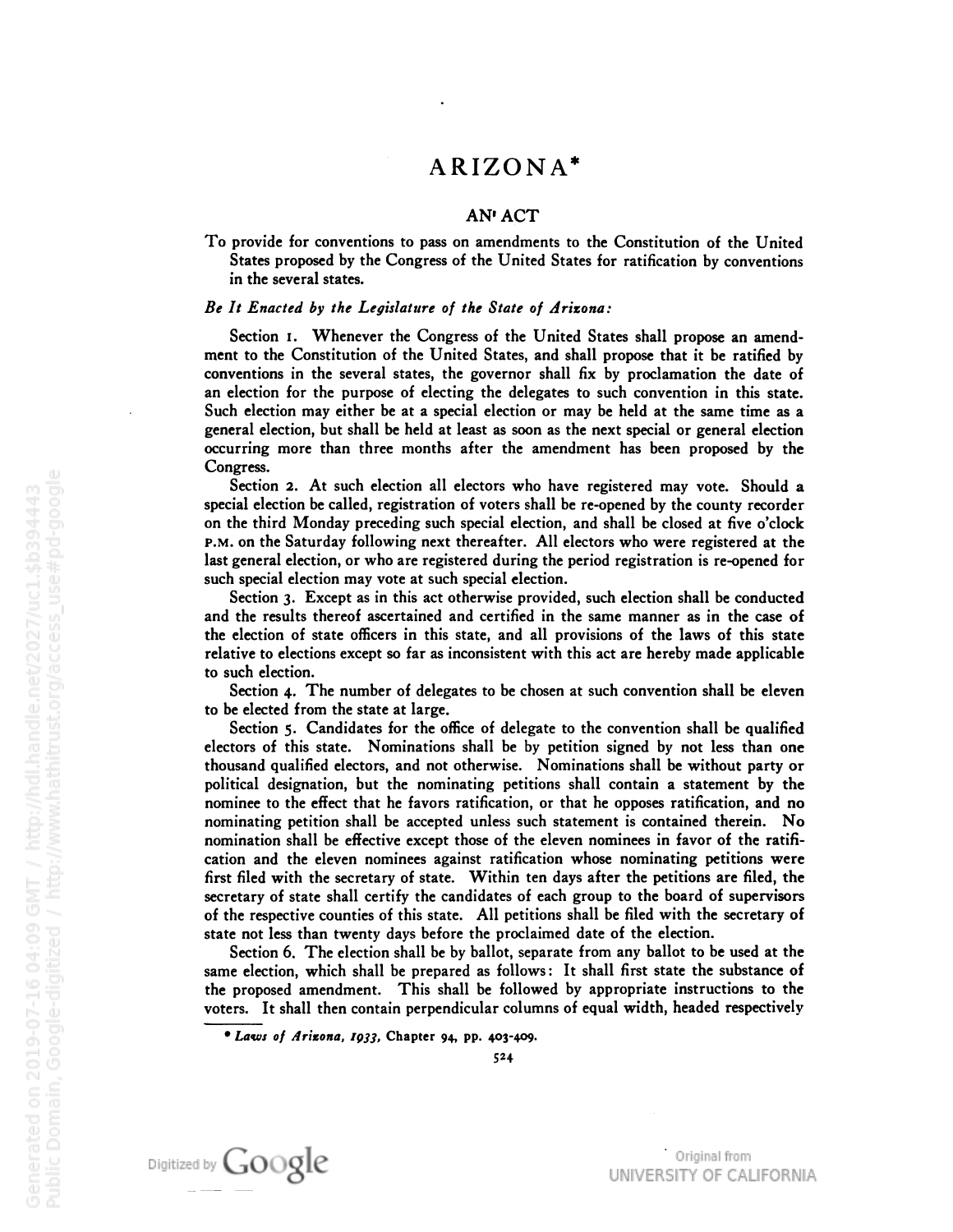in plain type, "For Ratification," and "Against Ratification." In the column headed "For Ratification" shall be placed the names of the nominees nominated as in favor of ratification. In the column headed "Against Ratification" shall be placed the names of the nominees nominated as against ratification. The voter shall indicate his choice by making one or more cross marks in the appropriate spaces provided on the ballot. No ballot shall be held void because any such cross mark is irregular in character. The ballot shall be so arranged that the voter may, by making a single cross mark, vote for the entire group of the nominees whose names are comprised in any column. The ballot shall be in substantially the following form :

#### PROPOSED AMENDMENT TO THE CONSTITUTION OF THE UNITED STATES

The Congress has proposed an amendment to the Constitution of the United States which provides (insert here the substance of the proposed amendment).

The Congress has also proposed that the said amendment shall be ratified by con ventions in the states.

### INSTRUCTIONS TO VOTERS

Do not vote for more than eleven (11) candidates.

To vote for all candidates in favor of ratification, or for all candidates against ratification, make <sup>a</sup> cross-mark in the c1rcle at the head of the list of candidates for whom you wish to vote. If you do this, make no other mark.

To vote for an individual candidate make <sup>a</sup> cross-mark in the square at the left of the name.



Sec. 7. The eleven nominees who shall receive the highest number of votes shall be the delegates at the convention. If there shall be <sup>a</sup> vacancy in the convention caused by the death or disability of any delegate, or any other cause, the same shall be filled by appointment by the majority vote of the delegates comprising the group from which such delegate was elected and if the Convention contains no other delegate of that group, shall be filled by the governor. Delegates elected upon <sup>a</sup> platform or nomina tion petition statement as for or against ratification must vote at such convention in